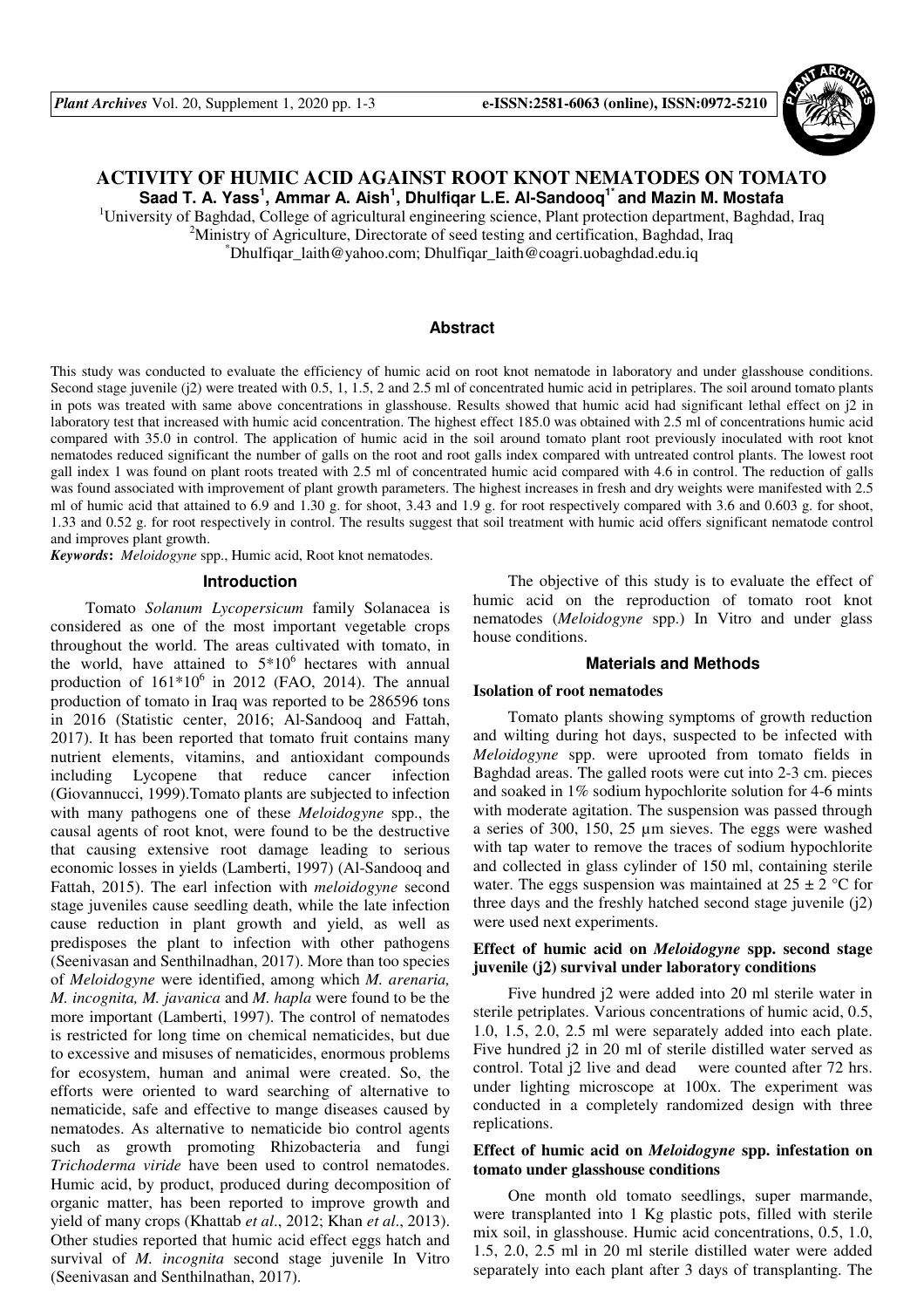plants were then inoculated with j2 (500 j2/plant), by pipetting in holes around the roots. The pots were arranged in a complete randomized design with three replications. The plants were carefully uprooted after 60 days of inoculation. The shoot portion was cut at the base of the stem and the total fresh and dry weights of shoot and root systems were recorded. The root system was washed in water and the root knot index was assessed according to 0-5 scale, where 0=healthy root, 1=1-2 knots/root, 2=3-10 knots/root, 3=11-30 knots/root, 4=31-100 knots/root, 5= more than 100 knots/root (Taylor and Sasser, 1978).

### **Results**

# **Effect of humic acid on** *Meloidogyne* **spp. second stage juvenile (j2) survival under laboratory conditions:**

The results showed that humic acid had significant lethal effect on *Meloidogyne spp.* j2 with all concentrations compared with control. The lethal effect was increased with humic acid concentration. The highest effect was found with 2.5 ml of humic acid (Table 1).

The dead numbers of j2 were found to be, 57, 84.6, 103.3, 128.3 and 185 with 0.5, 1.0, 1.5, 2.0, 2.5 ml of humic acid respectively compared with 35 in control. Many previous studies reported that humic acid inhibited egg hatching and exerted a lethal effect on j2 (Seenivason and Senthilnathan, 2017; Kesba *et al.*, 2008).

**Table 1 :** Effect of humic acid on second stage juvenile (i2) under laboratory conditions

| Humic acid<br>concentration/ml | Number dead j2    |  |  |
|--------------------------------|-------------------|--|--|
| 0.5                            | 57 <sup>e</sup>   |  |  |
| 1.0                            | 84.6 <sup>d</sup> |  |  |
| 1.5                            | $103.3^\circ$     |  |  |
| 2.0                            | $128.3^{b}$       |  |  |
| 2.5                            | $185.0^{\rm a}$   |  |  |
| Control                        | $35.0^{\rm f}$    |  |  |
| LSD                            | 10.86             |  |  |

# **Effect of humic acid on** *Meloidogyne* **spp. infestation on tomato under glasshouse conditions**

Results of this experiment indicated that application of humic acid in the soil around tomato plant roots previously inoculated with j2 reduced significant the number of galls on the root and root gals index with all the concentration used compared with untreated control plants (Table 2). The lowest of root gall index (1) was found on plant roots treated with 2.5 ml humic acid compared with (4.6) in control. Several organic acid were found to have nematicidal potential against different nematode species including root knot nematodes (Zaki *et al*., 2004; Min *et al*., 2007; Thoden *et al*., 2011; Renco *et al*., 2012).

The reduction of galls, on plant roots treated with humic acid and infected with root knot nematodes was found associated with improvement of plant growth parameter as proved by significant increases in fresh and dry weights of shoot and root system (Table 3). The highest increase in fresh and dry weights were manifested with 2.5 ml of humic acid. That attempted to 6.9 and 1.30 g for shoot, 3.43 and 1.9 g for root respectively compared with 3.6 and 0.603 for shoot, 1.33 and 0.52 g for root respectively in non-treated control plant. Similar results about the effect of humic acid on plant growth parameters were reported by (Seenivason and Senthilnathan, 2017).

**Table 2 :** Effect of humic acid on *Meloidogyne* spp. on tomato under glasshouse conditions

| Humic acid<br>concentration/ml | Root- knot index      |  |  |
|--------------------------------|-----------------------|--|--|
| .5                             | $3.3^{b}$             |  |  |
| 1.0                            | $3.0^b$<br>$2.3^{bc}$ |  |  |
| 1.5                            |                       |  |  |
| 2.0                            | $1.3^{\circ}$         |  |  |
| 2.5                            | 1.0 <sup>c</sup>      |  |  |
| Control                        | 4.6 <sup>a</sup>      |  |  |
| <b>LSD</b>                     | 1.109                 |  |  |

**Table 3 :** Effect of humic acid on growth parameters of on tomato plants, infected with *Meloidogyne* spp. under glasshouse conditions

| Humic acid<br><b>Concentration</b> | Shoot weight<br>/g |                      | Root weight<br>/g  |                   |
|------------------------------------|--------------------|----------------------|--------------------|-------------------|
| /ml                                | Fresh              | Dry                  | Fresh              | Dry               |
| 0.5                                | $4.3^{\rm d}$      | $0.773^d$            | $1.63^{\text{de}}$ | $0.72^e$          |
| 1.0                                | 5.0 <sup>c</sup>   | $0.790$ <sup>d</sup> | 2.00cd             | 0.94 <sup>d</sup> |
| 1.5                                | $5.4^\circ$        | $0.963^{\circ}$      | 2.30 <sup>c</sup>  | 1.50              |
| 2.0                                | 6.06 <sup>b</sup>  | $1.203^{b}$          | $2.86^{b}$         | 1.73              |
| 2.5                                | 6.9 <sup>a</sup>   | $1.306^{\rm a}$      | $3.43^{\rm a}$     | 1.90              |
| Control                            | $3.6^e$            | $0.603^e$            | 1.33 <sup>e</sup>  | 0.57              |
| LSD                                | 0.508              | 0.091                | 0.419              | 0.161             |

### **Discussion**

The results of this study showed that the mobility of j2 was significant reduced by humic acid in laboratory experiment, and the reduction was increased with increasing humic concentrations. The activity of humic acid against nematodes could due to activity groups in humic acid that react with groupie in nematode leuding to restrict its mobility. It was reported that humic acid contain many active groups including hydroxyl, carboxyl, phenolic and carbamyl (chitwood, 2002). (Jothi *et al*., 2009) reported that humic acid at 0.4-1.0% caused 93%- 100% mortality of *M. incognita* juveniles in vitro. Treatment of pots soil with different concentrations of humic acid and plants insulated with root knot nematodes induced significant reduction in root infection, root gall formation and reproduction of nematode. The reduction of root knot nematodes on plant in soil treated through activation of plant defense mechanisms leading to synthesize bioactive compounds able to inactivate nematode development and reproduction. It was reported that plant possess various inducible defense mechanisms to protect themselves against pathogens attack. These defense mechanism can be induced by treating plants with various agents, natural and synthetic (Pieters *et al*., 2001; Walters, 2010). Organic acids may affect nematode reproduction by affecting the biochemical defense mechanisms of plant, by increasing proteins and fatty acids in root tissues that may involve in synthesizing bioactive compounds able to oppose nematode reproduction (Kesba *et al*., 2008). The suppression of root knot nematodes by humic acid was found associated with considerable increase in plant growth parameters as shown by significant increase in shoot and root, fresh and dry, weights. The improvement of plant growth can be arributed mainely to suppression of nematodes in addition to